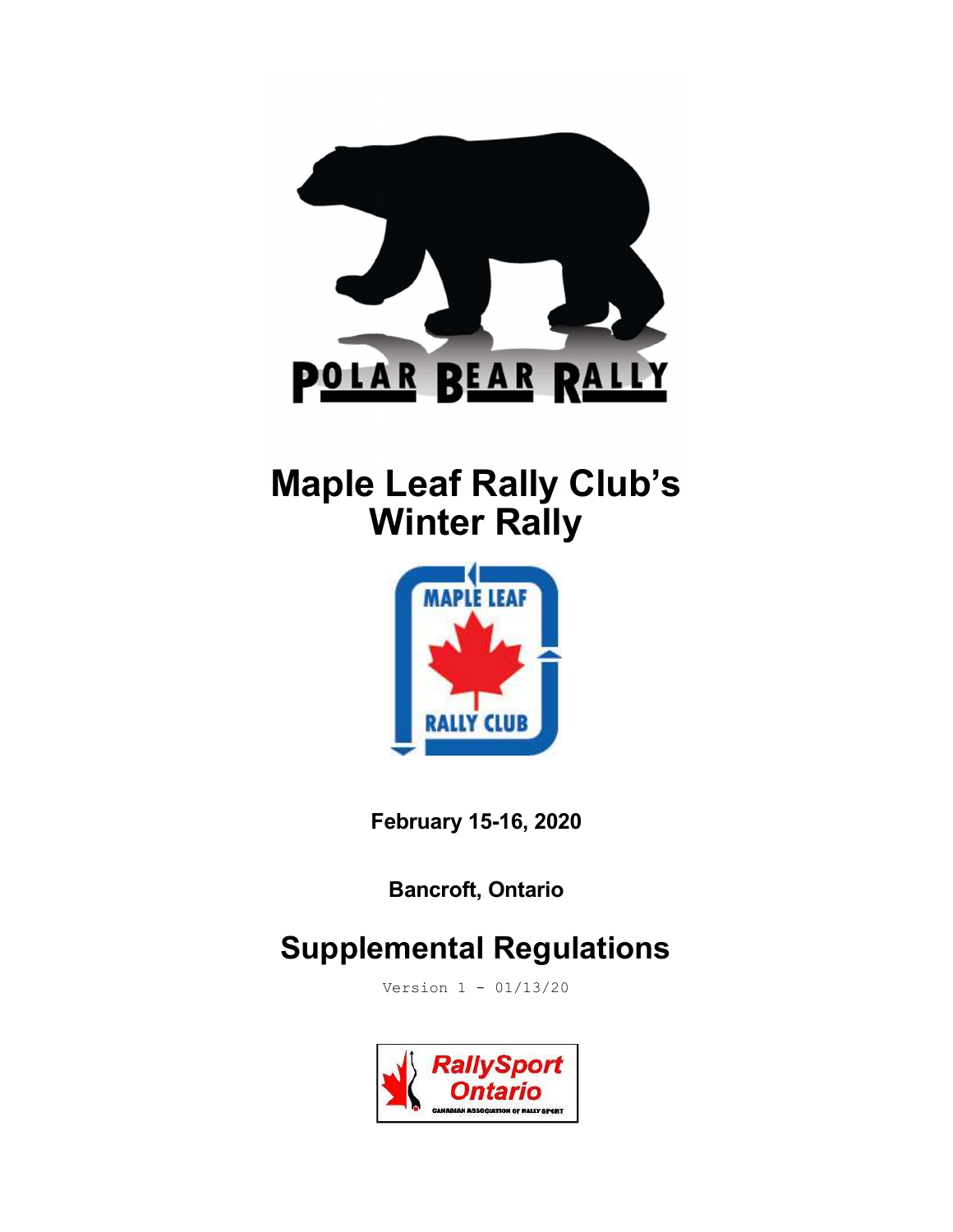## SUPPLEMENTAL RULES & REGULATIONS

## STATUS of the EVENT

- 2<sup>rd</sup> event of the 2020 Ontario Road Rally Championship (ORRC)
- incorporating the Bear Cub Rally, a non-ORRC event.

## ORGANIZING CLUB

- Maple Leaf Rally Club

## OFFICIALS of the EVENT

| Organizer                       | - Bruce Leonard | 905-877-7413 | bileonard17@gmail.com | VA3QBL |
|---------------------------------|-----------------|--------------|-----------------------|--------|
| Registrar                       | - Jane Leonard  | 905-877-7413 | mlwr@mlrc.ca          |        |
| Routemaster                     | - Bruce Leonard |              |                       |        |
| Chief Radio Marshal - Ross Wood |                 | VE3WOD       |                       |        |
| <b>Chief Scorer</b>             | - Jane Leonard  |              |                       |        |
| Web page                        | - Ian Lalonde   |              |                       |        |
|                                 |                 |              |                       |        |

## DATE

## - Saturday, February 15 into Sunday, February 16, 2020 (overnight)

## **DESCRIPTION**

- Road rally featuring challenging roads in the late evening and early morning (overnight), following the ORRC Rules (rules available from RallySport Ontario)

- Route - approximately 380 km on public roads (no car breakers)

- Challenging driving conditions (expect ice & snow). Possibility of unplowed roads.

- Instructions – Easier Navex style instructions ranging from simple distance and turns to tulips to slightly more challenging. Instructions will be relatively simple compared to a typical ORRC Navex rally. Emphasis will be on navigation, not puzzles.

- Timing - very straightforward - average speeds and elapsed times - some controls will be to the full minute; some to 1/10th of a minute. You will be advised in advance which controls are timed to the tenth. There will be a number of Elapsed Time sections used to get from one series of roads to another. Time Allowances will be used for this rally – please see below.

- Lateness time allowed - 20 minutes at controls, 40 minutes at end of legs and 60 minutes at Finish.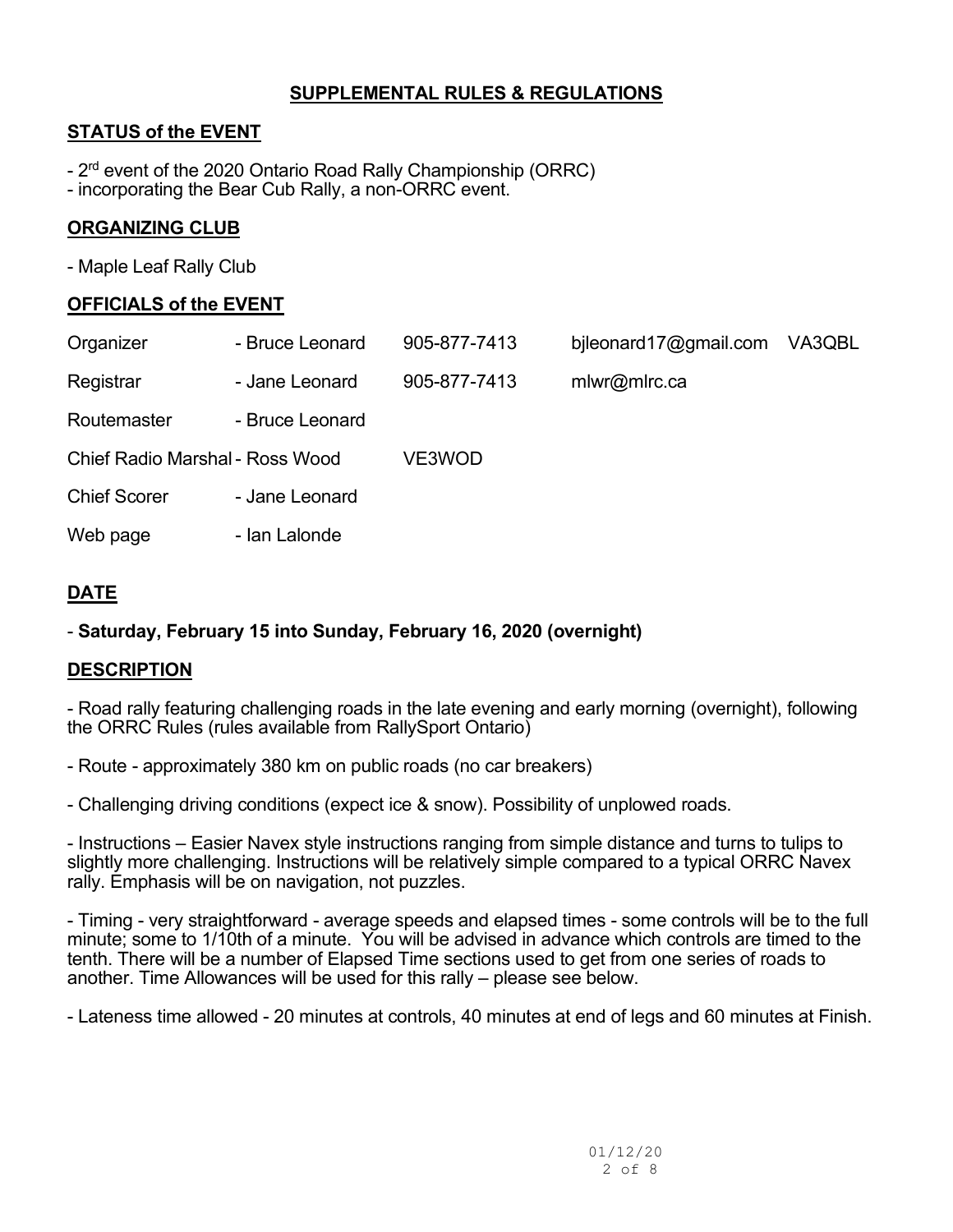#### Bear Cub Rally

The Bear Cub Rally will be part of the Polar Bear Rally, using just Leg A, approximately 200 km. Both rallies will follow the same route and have the same speeds. The Bear Cub will end at the end of Leg A. Instructions will be strictly distance-to-turns. Bear Cub entrants will not be eligible for ORRC points. At the end of Leg A, a team may opt to continue with the remaining Legs B & C by payment of \$40 (to total \$95, the regular Polar Bear Rally entry fee). Legs B & C instructions will be more than distanceto-turns, but will not be difficult. A team continuing with Legs B & C will qualify for ORRC points.

### VENUE

- Headquarters - Start & Finish at the Bancroft Fish and Game Club, #27602 on the east side of Highway 62, 2.4km south of Hwy 28 in Bancroft, ON. The laneway is just north of the M&M Esso/Pine Star Restaurant. GPS Coordinates are N45 02.632 W77 49.622.

- Route runs on roads around Bancroft. All competitors will be provided with an End Of Section map, however if you wish to supply your own maps, we guarantee that the route will not go beyond the following boundaries:

| Furthest North - | Maple Leaf       |
|------------------|------------------|
| Furthest East -  | Gilmour          |
| Furthest South - | Apsley           |
| Furthest West-   | <b>Tory Hill</b> |

- Gas and rest stops will be provided en route at a maximum distance of 200 km. There is no 94 octane in town.

#### **ELIGIBILITY**

- Vehicle - any licensed and roadworthy, street-legal vehicle under the Ontario Highway Traffic Act may compete. Proper exhaust muffling systems must be in place (see "Public Relations" below). Good condition winter tires are mandatory.

- Competitors – At registration, the driver must present a signed Self Declaration form, indicating that the driver is properly licenced and that the vehicle is insured, road-worthy, etc. If the vehicle is owned by someone other than the driver, a signed letter of permission is required.. No competition licence is required. Note – this event features challenging driving conditions and may not be suitable for teams with no rally experience. Navigation is simple.

#### SCHEDULE – Tentative – Final to be posted later

| Opening of Registration     | $8:00$ P.M.            |
|-----------------------------|------------------------|
| <b>Driver's Meeting</b>     | $9:40$ P.M.            |
| Car 0 starts                | 10:00 P.M.             |
| Break & gas stop            | $02:00$ A.M. (approx.) |
| Break & gas stop            | 4:30 A.M. (approx.)    |
| Car 0 finishes              | 6:30 A.M. (approx.)    |
| <b>Awards and Breakfast</b> | 7:00 A.M. (approx.)    |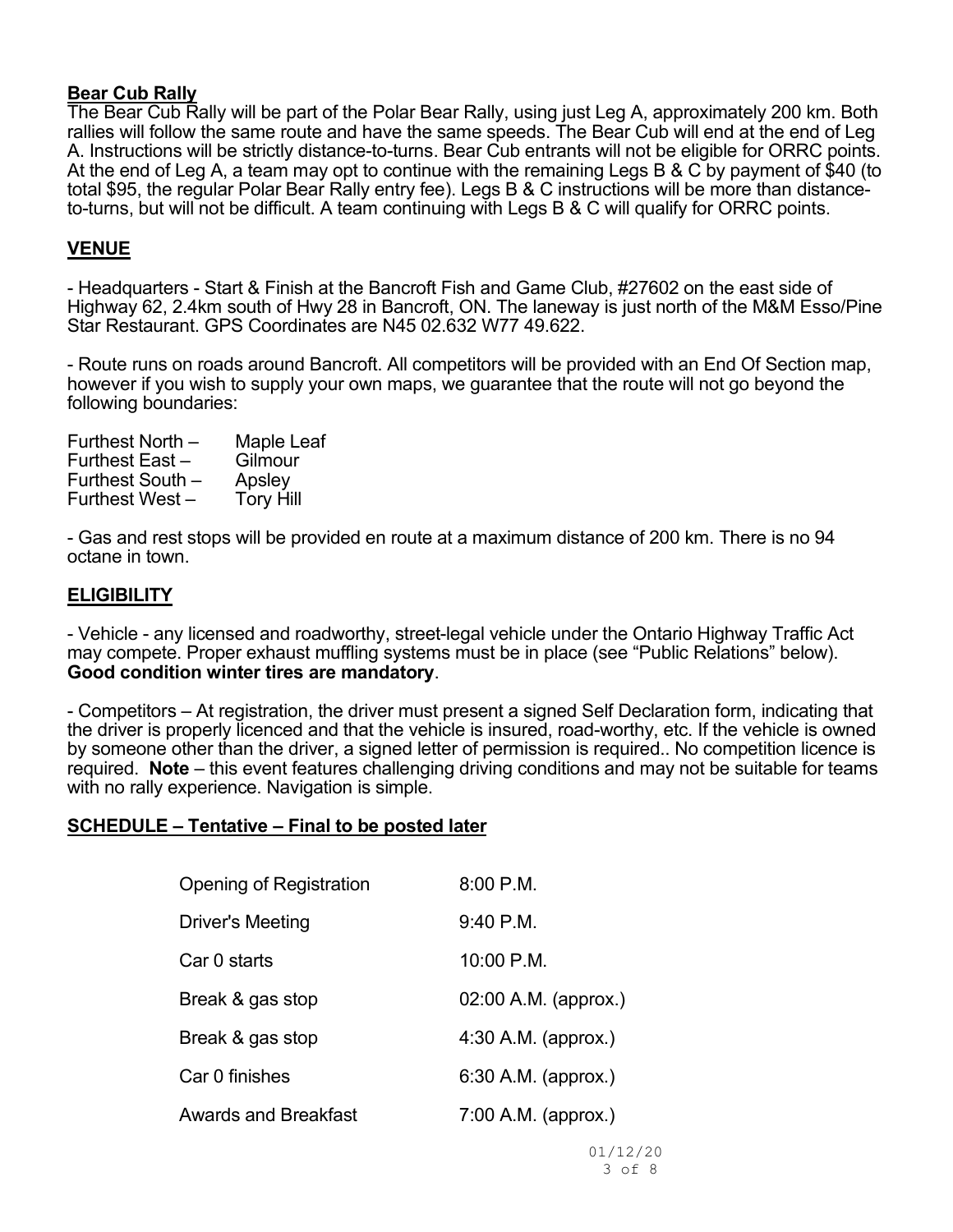## ENTRY

- Entry fee for Polar Bear - \$95 Cdn. (includes breakfast). Pre-registration and payment by credit card can be made on-line at: http://www.mlrc.ca/MLWR/index.html, or by e-transfer to treasurer@mlrc.ca.

- Entry fee for Bear Cub - \$50 Cdn. Pre-registration at: http://www.mlrc.ca/MLWR/index.html, payment by cash at the door or by **e-transfer** to treasurer@mlrc.ca (preferred).

- No guarantee of refund for any withdrawals less than 48 hours prior to the Start of the event.

- There will be a \$10 administrative charge on all online refunds.

- Note – there will be a cash rebate of \$10 at Registration to any team where both driver and navigator are current members of MLRC. To obtain the rebate, the competitors must present proof of membership at Registration.

Entry limit – Entry will be limited to the first 40 entries received. You are entered when payment is confirmed; an entry will not be considered complete until payment has been received

Start Order – Expert competitors will start first, then Novice competitors who will start in order of receipt of entry. Expert competitor start order will be determined at the Competitors' Meeting.

Exceptions to the above will be at the Organizer's discretion.

## AWARDS

Awards will be presented as follows:

1<sup>st</sup>, 2<sup>nd</sup> Expert 1<sup>st</sup>, 2<sup>nd</sup>, 3<sup>rd</sup> Novice 1<sup>st</sup>, 2<sup>nd</sup> Bear Cub

To score in the ORRC Series, you must be a current member of an RSO club.

#### SPECIAL NOTES

Winter conditions - This rally is run in some of the more remote areas of Central Ontario in winter. It is essential that you come prepared with lots of warm winter clothing, spare food, water, shovels, tow straps etc. in case you have to spend time in the cold.

Safety - Warning triangles - Every competing car MUST carry a minimum of 1 reflective triangle, a minimum size of 30cm (12 inches) (no flares allowed) and it must be stored safely within reach of either the driver or navigator while on route. If a competing team is immobilized on the route, they must immediately place one triangle at the side of the road (on the same side as they are stopped) facing oncoming rally traffic, a sufficient distance from the stopped vehicle to give ample warning. Triangles will be checked at the start of the rally before teams will be given their routebooks. Teams may also be asked to show their triangle at any point during the event.

N.B. Failure to comply with the triangle rule will result in **EXCLUSION** from the event. In addition to triangles, Polar Bear Rally requires a Red Cross card be carried in the car and used in case of medical emergency. This card can be downloaded and printed from the RSO website or can be purchased in laminated form at registration for \$3 at the event. Red Cross cards will be checked at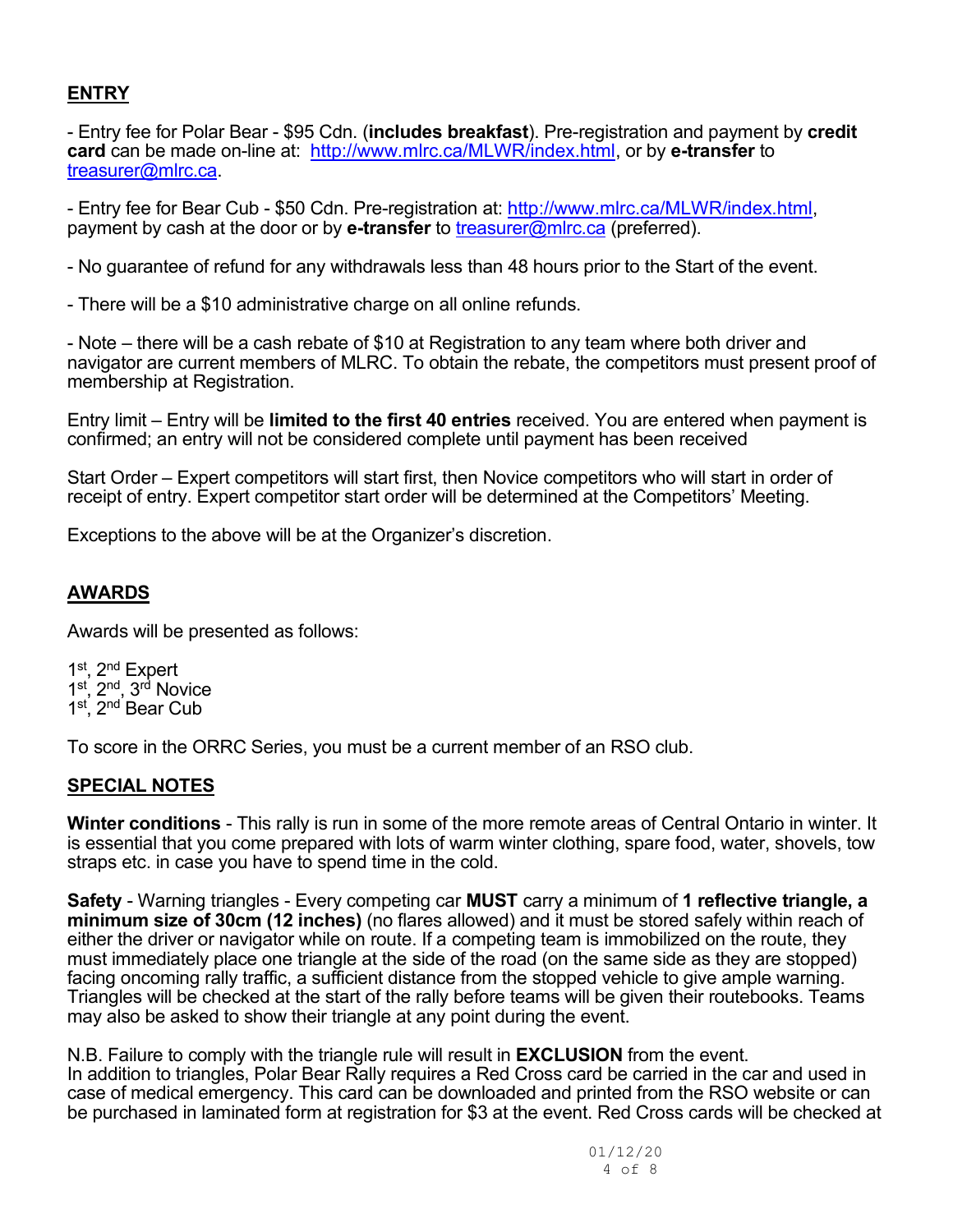the start of the rally along with triangles before teams will be given their routebooks.

Control Procedure - Competitors arriving at a control car displaying an MLRC club board must pull safely off the road beyond the control car to receive a timing sticker. Your time will be taken as you pass the control board. RSO Road Rally regulation 25.3 c ii) applies for competitors stopping in sight of a control car. Competitors are asked to move forward at least five car lengths as soon as they have received their sticker.

**Public Relations** - This event travels through populated areas through the night and into the morning. As such, cars must have a street-legal exhaust system. The Organizers reserve the right to refuse any entry whose exhaust is deemed offensive to the general public. Caged cars must have the Organizers' written approval prior to entering. In designated Quiet Zones drivers must turn off all auxiliary driving lights and drive as unobtrusively as possible. Speed limits must be obeyed! You may not exceed 50 km/h or the posted limit in a Quiet Zone, whichever is lower. Failure to comply may result in a ten minute penalty being levied by the organizer for the first offence and exclusion for a second offence.

Narrow Bridges – there are a number of narrow bridges on the route. As the route follows open public roads, there is the possibility of on-coming public traffic. Use caution. Navigation – RallySport Ontario, Regulations for Road Rally

Radar will be used at various spots during the rally, and, should a speeding violation be observed, penalties will be applied, ranging from time penalties up to immediate exclusion from the rally. Radar and checkpoint workers are deemed Judges of Fact; a protest may not be made against the decision of a Judge of Fact. His/her decision shall be accepted as final.

Speeding penalties

– exceeding the posted speed limit by more than 5 km/h – 5 minute time penalty; second offence – 10 minute time penalty;

– exceeding the posted speed limit by 10 to 15 km/h – 10 minute time penalty; second offence immediate exclusion from the rally;

– exceeding the posted speed limit by more than 15 km/h – immediate exclusion from the rally.

Unsafe Driving - Any team driving in an unsafe manner or in any way creating a negative impression with the residents in the area of the rally will be **prohibited from continuing in the event** and are liable to disciplinary action from RallySport Ontario.

## ODOMETER CHECK

There is an odometer check included in these regulations as Appendix A. There will not be an odometer check provided in the first section of the rally. Competitors are expected to run the provided odo check prior to the start. There may be a checkpoint any time after the start of the rally.

## TIME ALLOWANCES

The purpose of Time Allowances (TA) is to allow rally teams that have gone off course or fallen behind on time to run competitively without trying to make up the time lost before the next checkpoint. Each team is given the option of requesting a TA. There is no need to exceed the posted speed limits.

a) Teams start with a TA-budget of 19.5 minutes for each Leg of an event. A Leg is a series of checkpoints between main time controls or rest stops.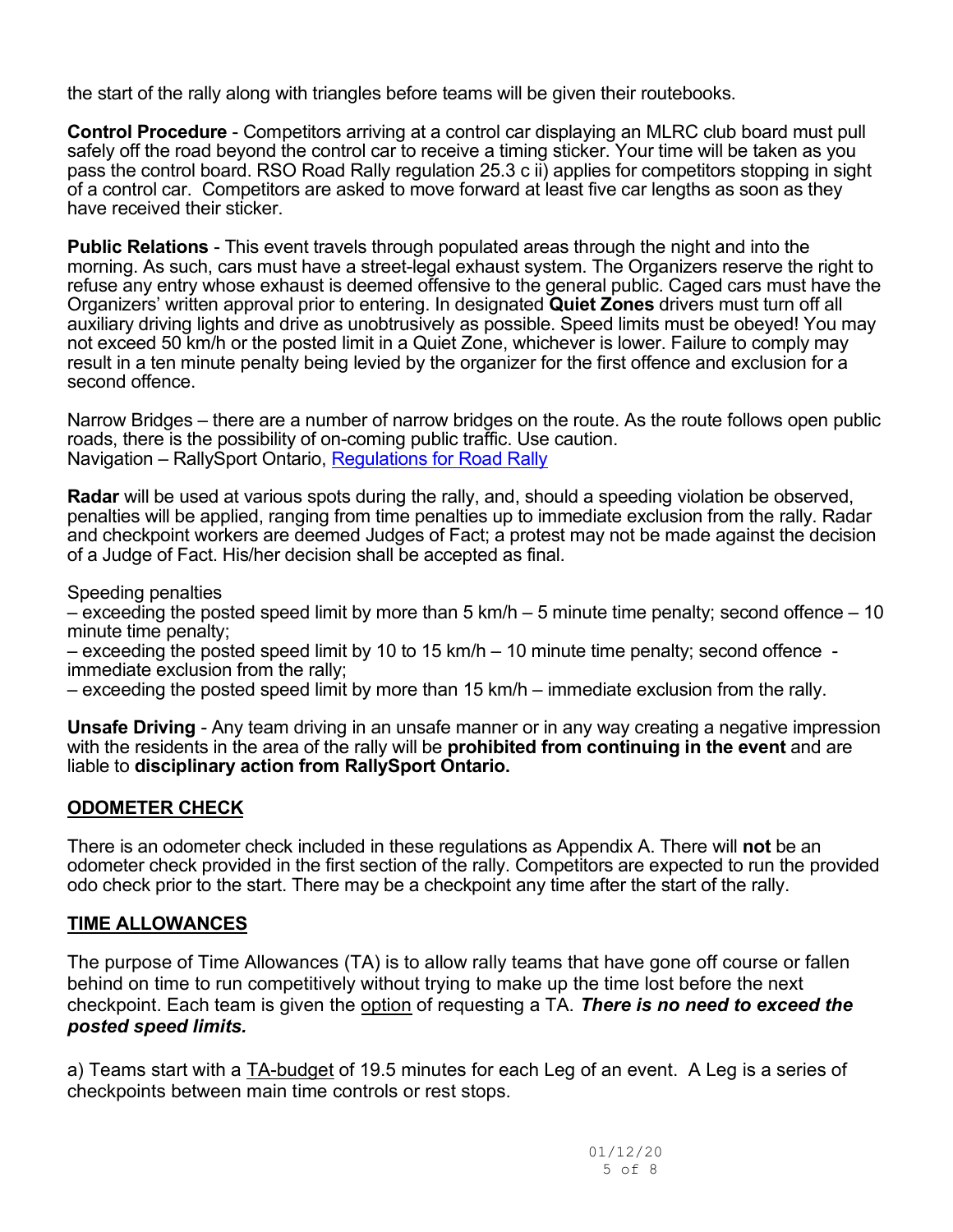b) Time Allowance must be requested at the control before disclosure of your TIME IN.

c) TAs may be declared in one minute increments beginning with one-half minute. Valid TA's are 0.5, 1.5, 2.5, 3.5, etc, …18.5, 19.5.

d) TAs improperly requested, usually of a whole minute, will be rounded up to the next half-minute for scoring (e.g. requesting 2.0 becomes 2.5)

e) If you are delayed, and observed to be delayed by the control marshal you can be granted a small TA for the exact amount of the delay. The marshal is a Judge of Fact; false claims will not be considered. Baulking in sight of a control is not a legitimate delay.

f) The granted Time Allowance will be subtracted from your actual ET (elapsed time from previous staffed control, Control 7 to Control 8, for example).

g) In each leg, the first TA used will be free, and all subsequent uses will have a 0.5 penalty.

## Notes:

The TA budget of 19.5 minutes will keep you within maximum lateness, assuming you were 'zeroing' most controls (no penalties). Competitors must be careful to not exceed maximum lateness while using a TA as they will still be scored as having maxed that control despite the TA use.

Checkpoints (controls) will still close at the same time as if there were no TA regulation.

**Example 1.** If you were 1.7 minutes late, and requested a TA of 1.5 minutes, your new score is 1.7 subtract  $1.5 = 0.2$  late **penalty**.

Example 2. If you were 1.7 minutes late, and requested a TA of 2.5 minutes, your new score is 1.7 subtract  $2.5 = 0.8$  early **penalty**.

Example 3. If you were 1.5 minutes late, and requested a TA of 1.5 minutes, your new score is 1.5 subtract  $1.5 = 0.0$  (no penalty)

Note: The above samples do not include TA penalties.

Full details are on the RSO website

## Miles vs. Kilometres

American entrants accustomed to manually calculating a factor will do the same to convert kilometres to miles.

## FOR FURTHER EVENT INFORMATION

Contact: Bruce Leonard 905-877-7413 bjleonard17@gmail.com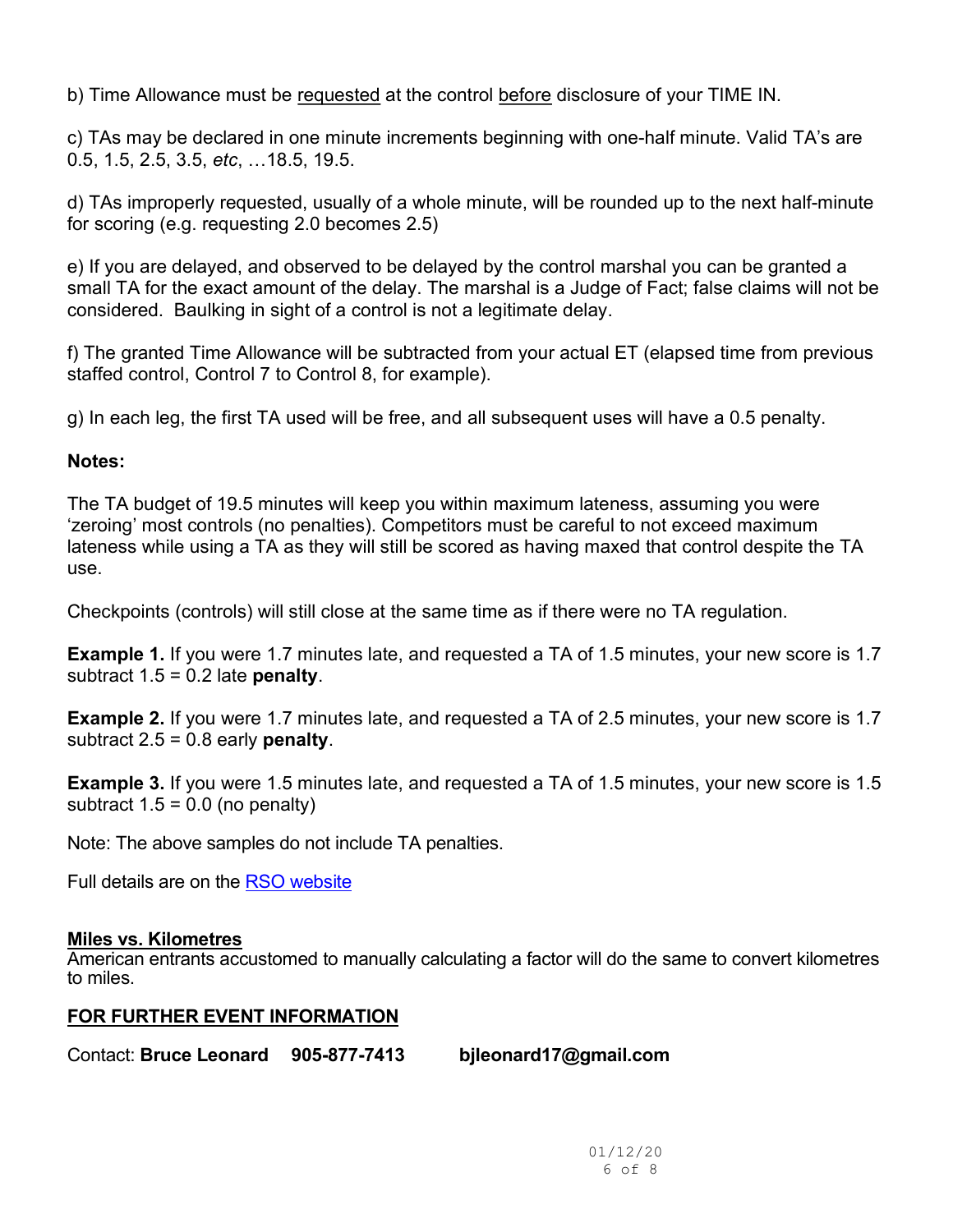## Appendix A

| Maple Leaf Winter Rally - Odometer Check - To be completed prior to the event. |              |                                                                                                            |  |
|--------------------------------------------------------------------------------|--------------|------------------------------------------------------------------------------------------------------------|--|
|                                                                                |              | <b>F&amp;G - Out-and-Back</b>                                                                              |  |
| Kms.                                                                           | <b>Miles</b> | <b>Instruction</b>                                                                                         |  |
| 0.00                                                                           | 0.00         | Zero Odo at the telephone pole on right at end of the Fish and Game<br>Club driveway, Tee Left onto Hwy 62 |  |
| 0.76                                                                           | 0.472        | <b>SA past Quarry Road</b>                                                                                 |  |
| 5.34                                                                           | 3.318        | SA past Detlor Rd/Bay Lake Rd                                                                              |  |
| 6.72                                                                           | 4.175        | SA past Upper Turriff Rd                                                                                   |  |
| 9.926                                                                          | 6.167        | Left onto Lower Turriff Rd (at stop sign on left as you turn in)                                           |  |
|                                                                                |              |                                                                                                            |  |
| 0.00                                                                           | 0.00         | Turn around and re-zero at the intersection. Stop Tee Right onto Hwy 62                                    |  |
| 3.18                                                                           | 1.975        | SA past Upper Turriff Rd                                                                                   |  |
| 4.56                                                                           | 2.833        | SA past Detlor Rd/Bay Lake Rd                                                                              |  |
| 9.14                                                                           | 5.679        | SA past Quarry Rd                                                                                          |  |
| 9.914                                                                          | 6.160        | Right into Fish and Game Club laneway                                                                      |  |

|       |              | <b>Maple Leaf Winter Rally - Odometer Check</b>                    |  |  |
|-------|--------------|--------------------------------------------------------------------|--|--|
|       |              | $Hwy 28$ eastbound (on the way to the rally)                       |  |  |
| Kms.  | <b>Miles</b> | <b>Instruction</b>                                                 |  |  |
|       |              |                                                                    |  |  |
|       |              | Zero Odo at green distance sign just past Hwy 118 (flashing light) |  |  |
| 0.00  | 0.00         | junction: "Bancroft 13"                                            |  |  |
| 11.12 | 6.909        | First blue "attractions" sign past Valley View Rd.                 |  |  |
| 12.76 | 7.928        | Turn right onto Hwy 62 southbound                                  |  |  |
| 15.21 | 9.451        | Turn left onto Fish and Game Club Lane                             |  |  |

|       |              | <b>Maple Leaf Winter Rally - Odometer Check</b>                 |
|-------|--------------|-----------------------------------------------------------------|
|       |              | $Hwy$ 62 northbound (on the way to the rally)                   |
| Kms.  | <b>Miles</b> | <b>Instruction</b>                                              |
|       |              |                                                                 |
|       |              | Zero Odo at green distance sign just north of Hwy 620 junction: |
| 0.00  | 0.00         | "Bancroft 22, Pembroke 184"                                     |
| 10.04 | 6.238        | Lower Turriff Rd.                                               |
| 13.13 | 8.158        | Old Hastings                                                    |
| 13.22 | 8.214        | <b>Upper Turriff</b>                                            |
| 14.60 | 9.072        | Detlor                                                          |
| 19.12 | 11.88        | Quarry Rd. (at sign)                                            |
|       |              | Small white sign board on road side:                            |
| 19.93 | 12.384       | "Bancroft F&G and Pistol & Rifle Club"                          |